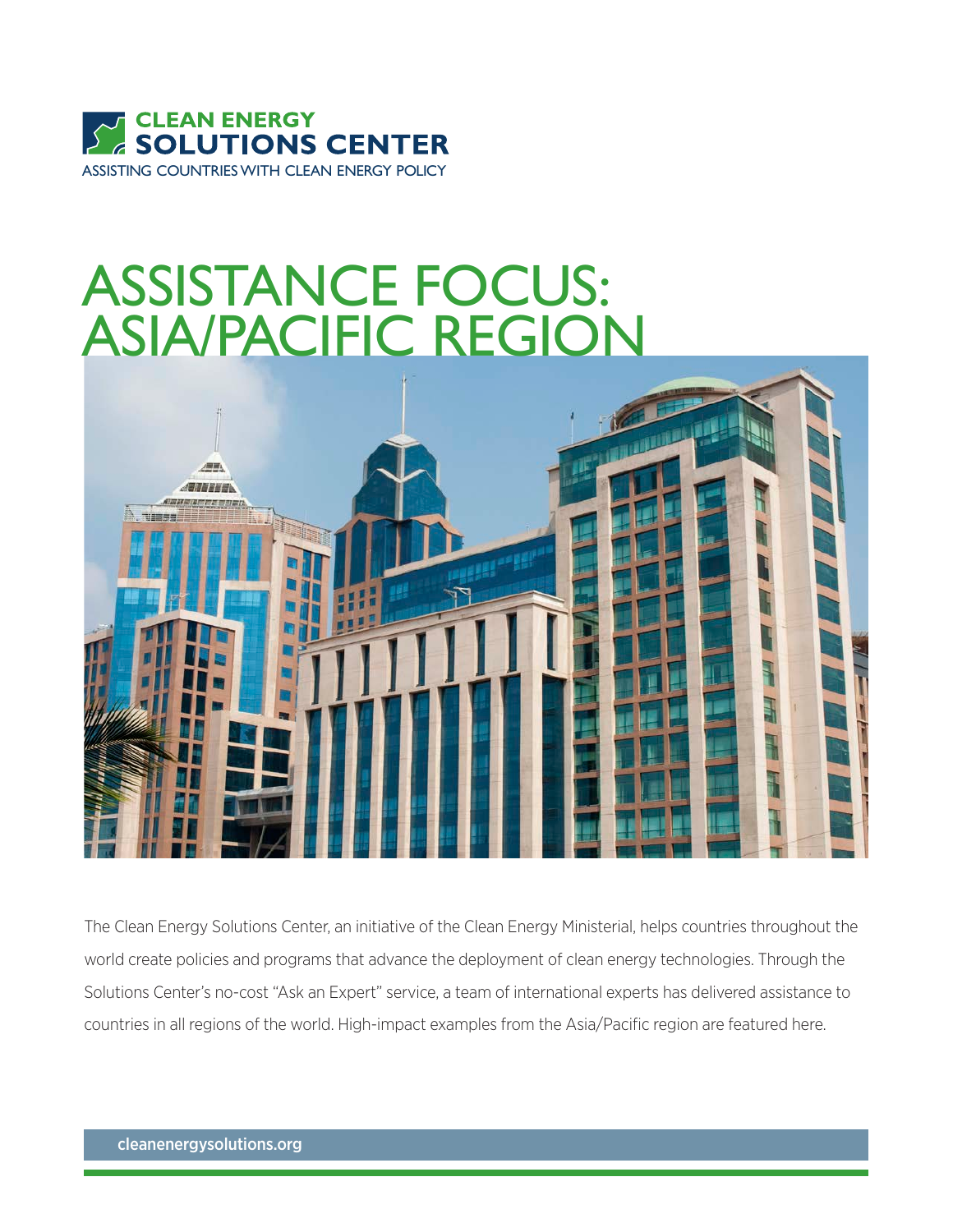## MAPPING BUILDING RETROFIT POLICY AND FINANCE IN ULAANBAATAR, MONGOLIA

The Clean Energy Solutions Center worked with the municipality of Ulaanbaatar, Mongolia to develop a roadmap for a government- and commercial-scaled retrofit policy and program implementation. The team also worked to identify available finance mechanisms.

IMPACT OF ASSISTANCE. Support from the Solutions Center helped to synthesize outcomes from previous feasibility reports into a conceptual roadmap and identified a financing gap of 40 million USD for eventual program implementation. The Solutions Center provided recommendations for filling the financing gap and for ensuring accuracy and clarity when presenting the roadmap and proposed building energy retrofit program outcomes.

![](_page_1_Picture_3.jpeg)

Ulaanbaatar, Mongolia, *Photo from iStock 496260397*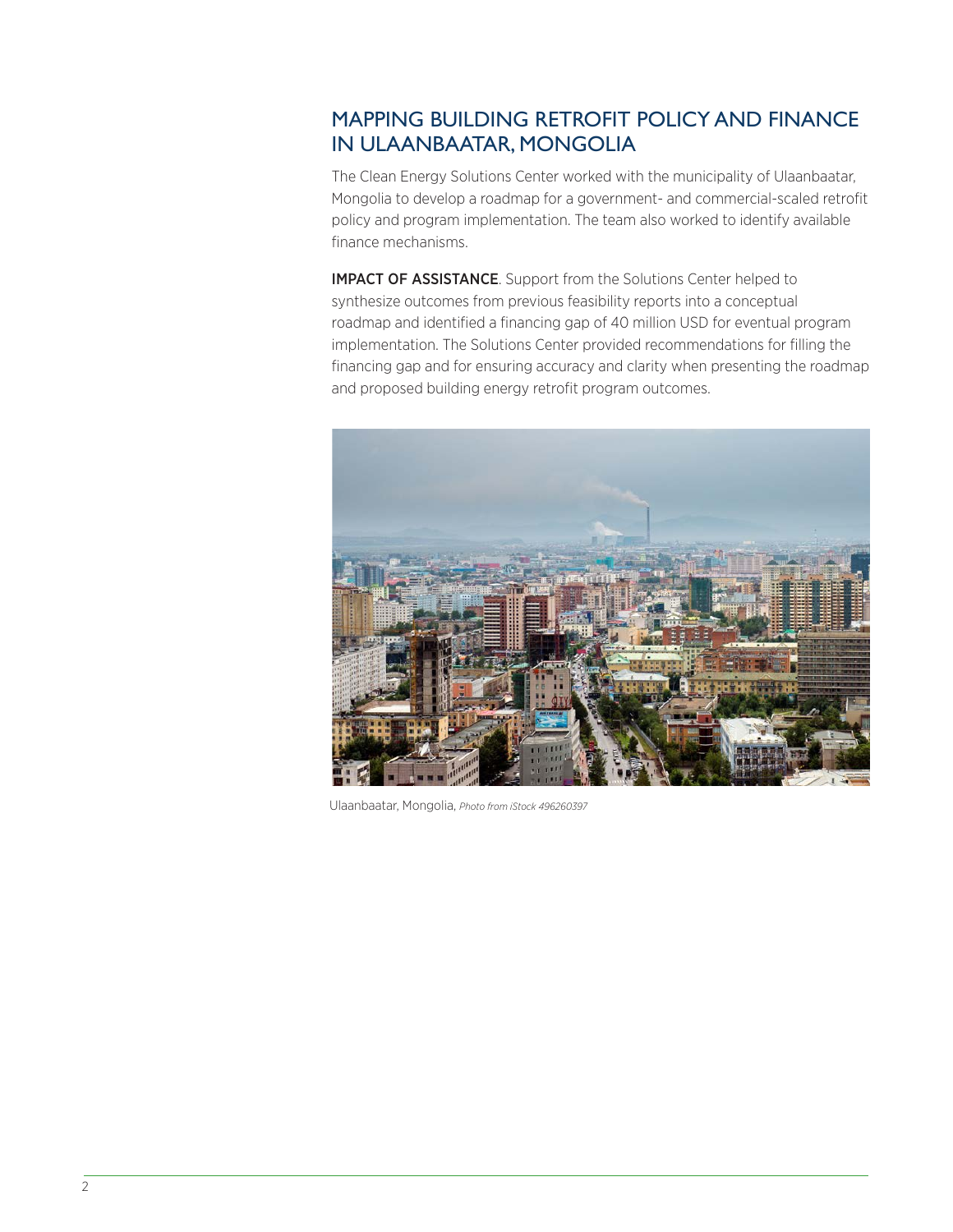## BUILDING CAPACITY FOR STUDIES AND PROPOSALS IN SMALL ISLAND NATIONS

The Solutions Center teamed with IRENA in support of their Lighthouse Initiative during a workshop held in Singapore to deliver assistance to several small island nations: Cook Islands, Maldives, Marshall Islands, Palau, Papua New Guinea, Samoa, Solomon Islands, Tonga, Tuvalu and Vanuatu. The workshop built capacity for ministry policymakers to conduct feasibility studies and develop financial proposals for clean energy projects.

IMPACTS OF THE ASSISTANCE. The workshop attendees learned the fundamental methods and requirements for structuring financial proposals that will mobilize investment for their clean energy projects.

#### STRUCTURING INDUSTRIAL EFFICIENCY PROGRAMS IN INDIA

The Clean Energy Solutions Center assisted and collaborated with the Bureau of Energy Efficiency (BEE) on a webinar training focused on industrial efficiency programs. The Solutions Center organized and hosted the webinar that provided information on policy best practices for industrial efficiency. The content of the webinar was tailored to address India's specific needs. The presentations included best practices and lessons learned resulting from industrial efficiency polices implemented in other countries.

IMPACT OF ASSISTANCE. The training webinar provided a framework under which policymakers in India were able to discuss policies and programs structured to advance industrial efficiency efforts in their country, and provided an opportunity for participants to learn from successful policies and program implementation around the world.

#### COMMENT FROM REQUESTOR

"The Clean Energy Solutions Center, ever since its conceptualization and inception, has been felt as a unique resource center on energy policy. An information warehouse of such nature is truly a significant tool to shape of an individual's perception and thinking in energy policy matters. The webinar is a best fit example where the Solutions Center, through its resource experts, disseminated the trends in Industrial Energy Efficiency in India and the policy interventions thereon. The webinar received overwhelming response all across India and possibly across the globe. I am sure, in the years to come, the Solutions Center will strengthen its objective in all fronts."

S.P. Garnaik

Energy Economist Bureau of Energy Efficiency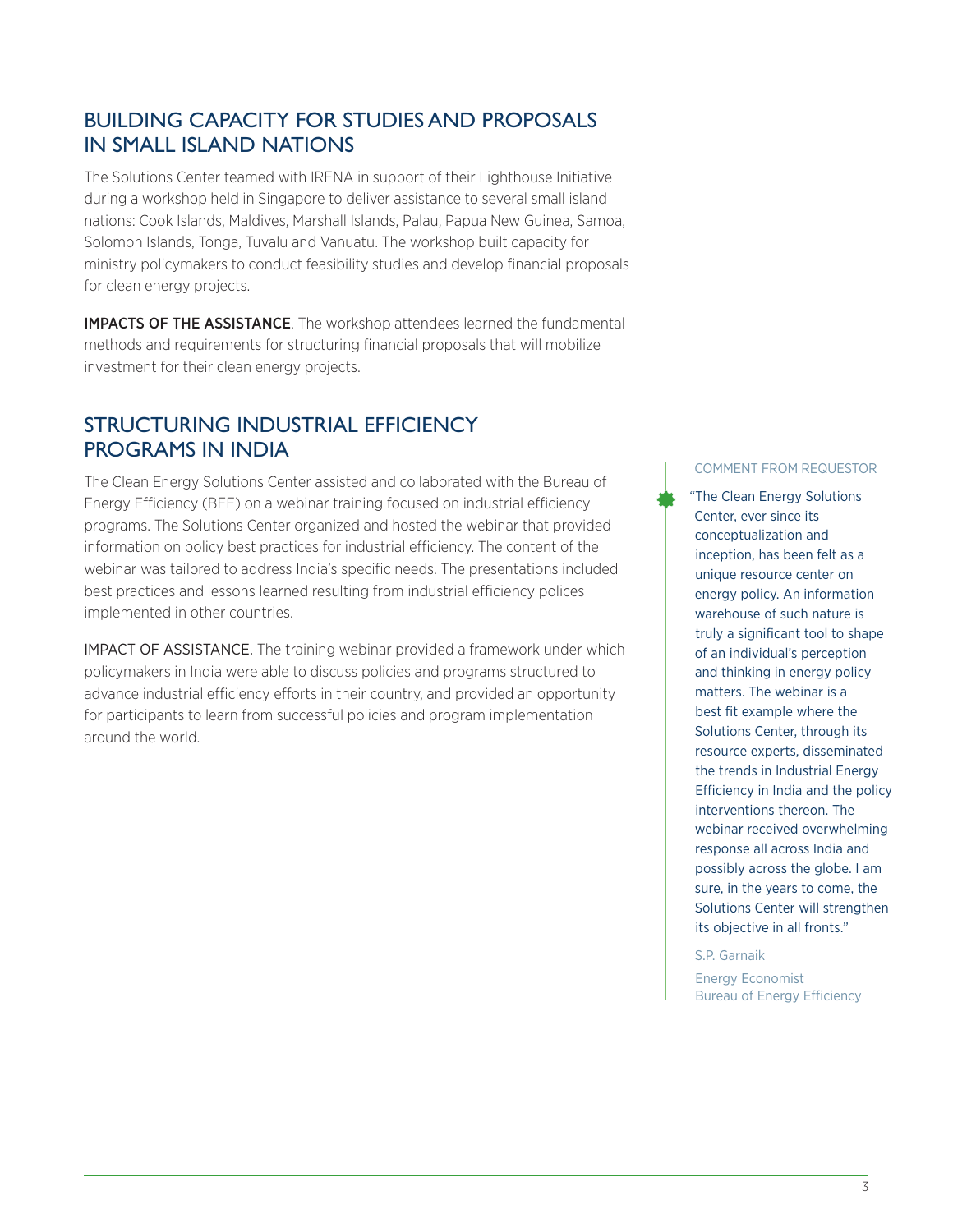## FACILITATING CAPACITY BUILDING IN INDONESIA

The Clean Energy Solutions Center assisted the Energy Efficiency in Industrial, Commercial, and Public Sector (EINCOPS) Directorate General of New Renewable Energy and Energy Conservation, Ministry of Energy and Mineral Resources with developing approaches for engaging banks on energy efficiency financing programs. Information provided under this request summarized outreach and education activities designed to engage banks in offering financing for energy efficiency projects, as well as best practices on relevant approaches in identifying financial partners and understanding potential barriers to successfully engaging financial partners. Ongoing assistance is being provided to the Indonesian agency to develop an energy audit certification program and supporting curricula for industry and commercial sectors.

IMPACT OF ASSISTANCE. The support provided under the financial institution engagement request will be used to facilitate capacity building for financial institutions in collaboration with the Central Bank of Indonesia. The information will also be used to create an agenda and materials for a future workshop for national banks in Indonesia. Assistance provided for the energy audit certification program will be used to design and develop a successful and replicable program and for supporting curriculum unique to Indonesia's needs. As such, Indonesia will have a program in place to foster capacity building and job creation.

![](_page_3_Picture_3.jpeg)

The Solutions Center assisted Indonesia with capacity building and job creation. Shown here: Indonesian capital of Jakarta. *Photo from iStock 11783006*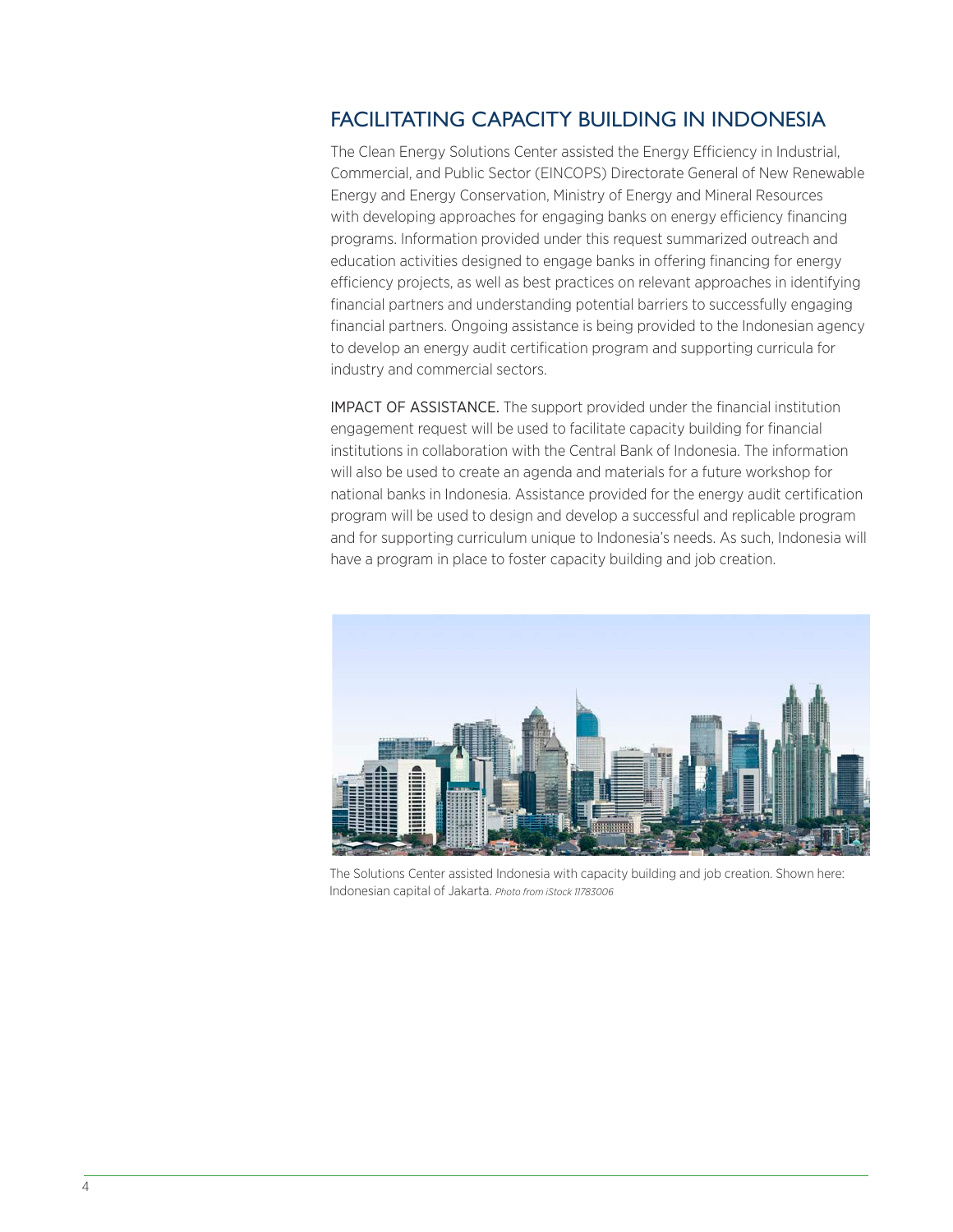## HELPING MALAYSIA REDUCE ITS POWER GENERATION CARBON FOOTPRINT

Through its Ask an Expert assistance program, the Clean Energy Solutions Center responded to three requests for assistance from Malaysia's Sustainable Energy Development Authority (SEDA). These requests were designed to help the Government of Malaysia develop renewable energy strategies for geothermal, solar photovoltaics (PV), and biomass and biogas projects.

Based on SEDA's requests, experts with the Ask an Expert program analyzed the following:

- 1. Geothermal power development, including current market developments and global geothermal tariff benchmarking. This analysis was designed to support geothermal development on the island of Sabah (Borneo) and to set a tariff for geothermal projects in that region.
- 2. The trade-offs between feed-in tariffs (FITs) and competitive tendering for solar PV projects based on global market experience. This analysis was designed to ensure that developers of larger solar PV projects (e.g., 5 MW to 50 MW) could compete outside the restrictive quota of the FIT to avoid consuming all the available capacity and excluding the participation of smaller players.
- 3. Malaysia's biogas, biomass and solar PV tariffs. This analysis was designed to help the Government of Malaysia determine whether to increase the tariffs or introduce additional bonuses for specific project design features to respond to stakeholder comments that current biomass and biogas rates were too low to support cost-effective project development.

After conducting these analyses, Solutions Center experts hosted three full-day workshops in Putrajaya, Malaysia, to gather input from stakeholders. Convening utility, industry, government, regulator and developer stakeholders—in addition to interested citizens—the workshops examined each topic in depth.

IMPACT OF ASSISTANCE. The Solutions Center's analysis was important in addressing several stakeholder concerns, particularly concerning tariff levels, and provided SEDA with an international perspective on tariff levels worldwide.

In addition, with attendance of more than 500 people, the workshops helped the Malaysian government:

- Improve transparency of the overall decision-making and policy-making processes by gathering interested stakeholders' views and perspectives on Malaysia's current FIT framework and the future of the renewable energy industry.
- Establish a geothermal tariff for Sabah that will be instrumental in mobilizing investment and increasing renewable energy development on the highly fossilfuel reliant island.

#### COMMENT FROM REQUESTOR

"Please allow me to express the sincere thanks of SEDA and the Ministry of Energy for the expert assistance rendered to us by the Clean Energy Solutions Center. Your expert was a great help to us in evaluating our existing FIT rates, benchmarking against the rest of the world, as well as proposing rates for geothermal power generation.

He also helped us to clearly understand the pros and cons of FIT versus bidding for solar PV projects, the different mechanisms for bidding, and the size of the projects which should be considered for bidding. Your assistance has helped the Government of Malaysia make the most efficient use of our limited resources to reduce our carbon footprint in power generation. Thank you once again."

Ir. Ali Askar Sher Mohamad Chief Operating Officer Sustainable Energy Development Authority (SEDA) Malaysia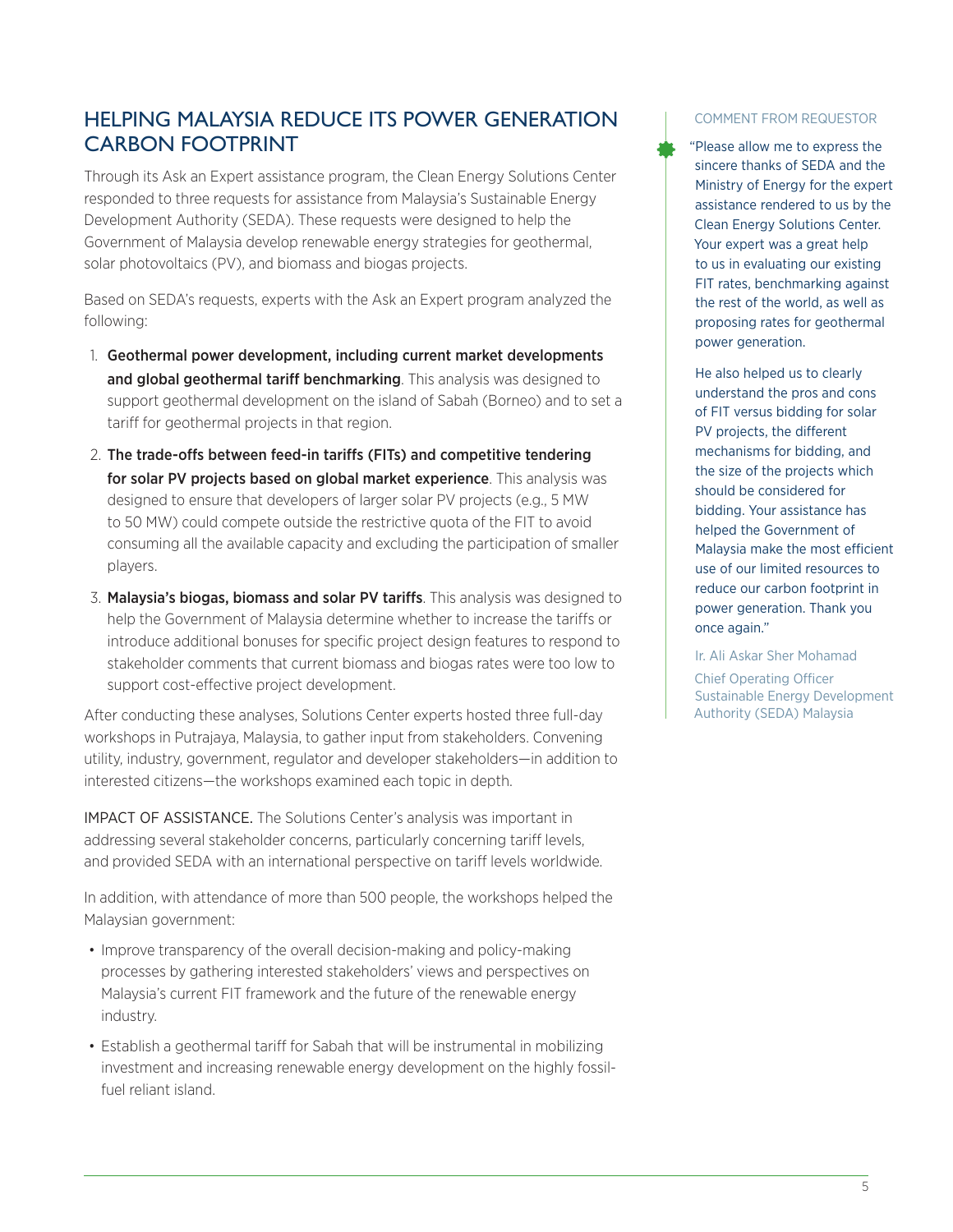- Accelerate the early phases of project development by outlining critical issues for geothermal development, as well as key ways to mitigate drilling risk.
- Ensure a more sustainable pathway toward competitive tendering for largerscale solar PV development in the country—essential to reaching higher levels of renewable energy penetration in the future.
- Plan for derivation of tariff rates for biomass and biogas technologies and introduce further differentiations (such as landfill gas, municipal solid waste and agricultural residues).
- Consider policy mechanisms designed to achieve increased deployment of PV projects.

![](_page_5_Picture_4.jpeg)

The Solutions Center responded to three requests for assistance from Malaysia, including one for an analysis designed to support geothermal development on the island of Sabah (Borneo), shown here. *Photo from iStock 50195088*

# ASSISTING WITH ENERGY POLICY IN MICRONESIA

The Clean Energy Solutions Center assisted the North Pacific ACP Renewable Energy and Energy Efficiency Project (North REP) Economic Development Division with developing regulatory requirements, road mapping and financing programs to support compliance with energy targets defined in the 2008 Energy Policy. This assistance was provided in close collaboration with the Assistant Secretary for Energy of the Federated States of Micronesia (FSM) and the Secretariat of the Pacific Community.

IMPACT OF ASSISTANCE. The policy analysis and regulatory development assistance provided under this request created a framework for legislative annexes needed to support successful achievement of clean energy targets. As such, FSM should achieve an increase in renewable energy of more than 30 percent by 2020 and improve energy efficiency 50 percent by 2020.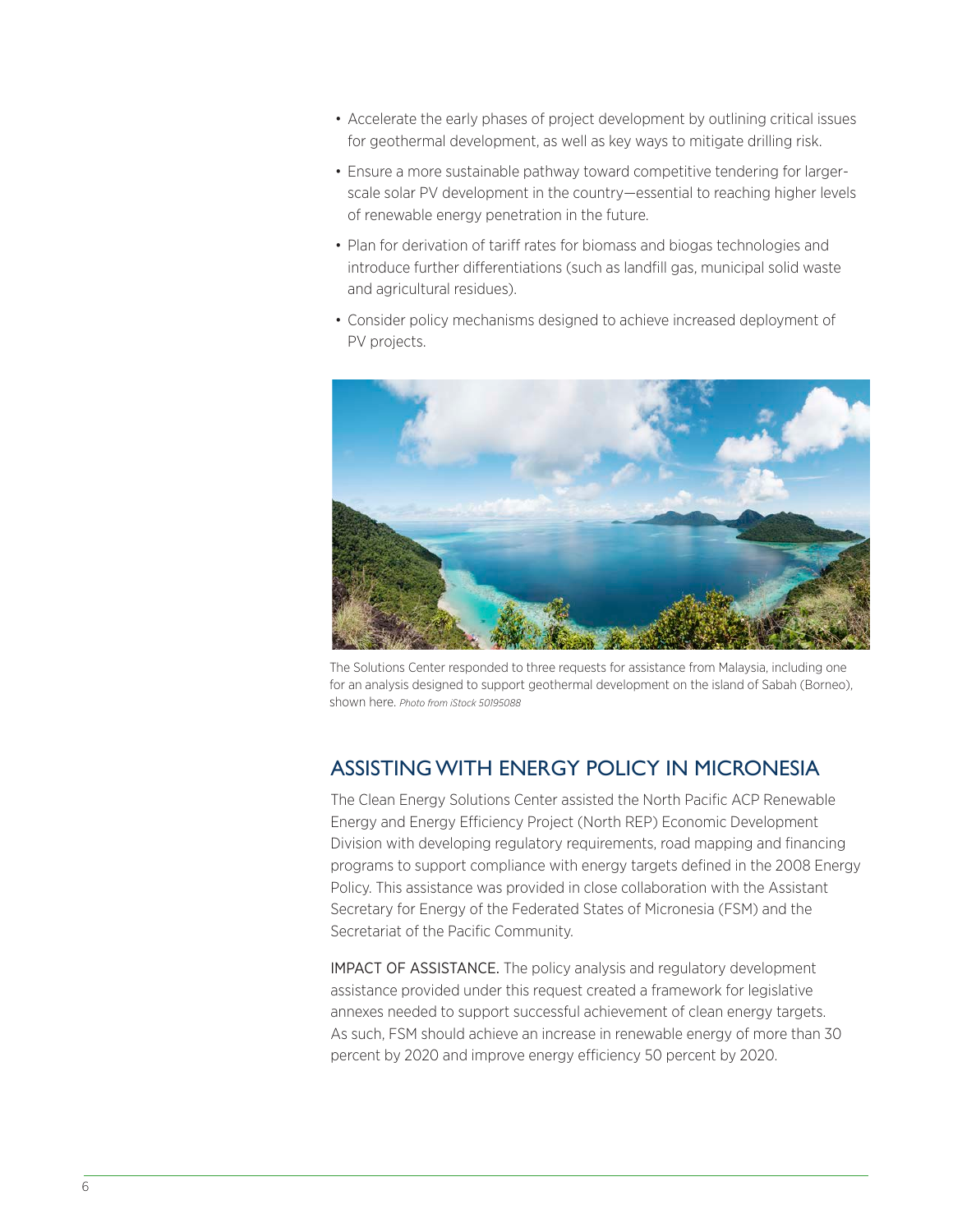# HELPING NEPAL BUILD A SOLAR ENERGY FUTURE

The Clean Energy Solutions Center, under its Ask an Expert program, collaborated with the Asian Development Bank (ADB) to provide expert support during a workshop designed to scale up Nepal's renewable energy sector.

Held in Kathmandu, the ADB workshop convened a wide range of stakeholders and funders, including the Clean Energy Development Bank based in Nepal. Workshop participants examined key issues and challenges Nepal faces in developing renewable energy and energy efficiency projects. Currently, Nepal's power generation is met predominantly by river-run hydropower, which is constrained during dry seasons.

The second primary focus of the workshop addressed the challenges faced by independent power producers (IPPs), in particular issues such as securing financing, accessing debt and equity, and controlling costs.

Support provided through the Solutions Center highlighted the benefits of photovoltaic (PV) systems and how solar technologies can support the power needs of Nepal, especially during dry seasons. The Solutions Center expert, Mr. Toby Couture, also provided advice on the basic structure and design of a successful solar policy.

IMPACT OF ASSISTANCE. Through the collaboration with ADB and the Nepal Government, support provided by the Solutions Center Ask an Expert program will help Nepal make objective, informed decisions on the development and implementation of a solar policy.

With PV costs now broadly competitive, Nepal has an opportunity to deploy solar projects that will provide the country a reliable source of electricity during the dry and sunny seasons when hydropower dependability is compromised. Additionally, IPPs now have the information they need to work toward developing

![](_page_6_Picture_7.jpeg)

The Solutions Center collaborated with the Asian Development Bank to assist Nepal in developing and implementing a solar policy. Shown here: Kathmandu, Nepal. *Photo from iStock 37697084*

#### COMMENT FROM REQUESTOR

"Thank you for your support and for making the expert available. His assistance was very useful and well appreciated by all."

Jiwan Acharya

Senior Climate Change Specialist (Clean Energy), Asian Development Bank